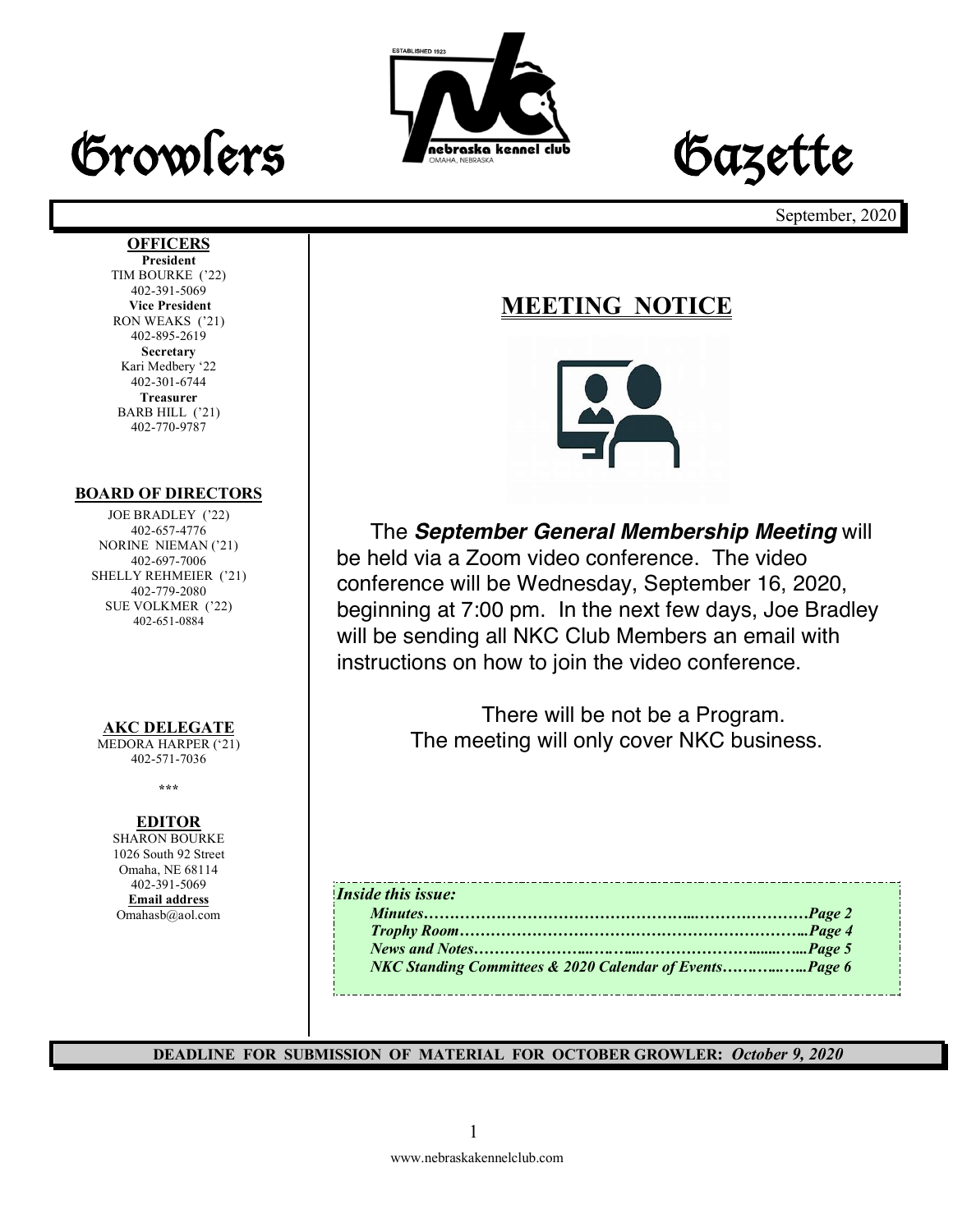#### **SECRETARY'S REPORT**

#### **AUGUST GENERAL MEETING**

Wednesday, August 19<sup>th</sup>, 2020 7:00 pm Meeting on Zoom

#### **Call to Order: 7:04 pm**

Attendance: 15 in attendance including all board members.

Meeting Minutes-approval of June 17th General Meeting. Motion made: Alycia Noble, 2nd Shelly Rehmeier

**Report of the President – Tim Bourke** no report

**Report of the Vice President – Ron Weaks** no report

**Report of the Treasurer-Barb Hill** no report, July report emailed to the board. File for Audit; motion made: Medora Harper, 2nd Jennie Toebben.

**Report of the Secretary – Kari Medbery** no report

**Membership Coordinator - Stephanie Edson** New Membership application: Angel Lopez, absent from today's meeting

#### **Unfinished Business**

- 1. 2020 NKC/AKC Scent Work Trial, December 5 6, 2020; Bellevue University, Bellevue, NE: Deposit sent to Bellevue University, even application is pending with AKC. Additional updates closer to event dates, due to COVID restrictions changing so frequently. Sarpy County Tourism is interested in handing out gift bags to the participants.
- 2. Fast Cats: Ron gave us some additional feedback on requirements. Club is very interested in hosting an event in the future.
- 3. Memorial Policy: asking input from members on their thoughts to what this policy should entail. Any ideas should be directed to Barb Hill.

#### **New Business**

1. What's another way for members to communicate with each other? Asking questions, seeking puppy playdates, exchange info other than on the official NKC page/FB page. Ideas: set up an additional members group, or make a bulletin board on the growler? Motion made to have an additional FB private membership group created with specific rules in place made by Ron Weaks, 2nd Sheryl Bradbury

**Adjourn:** Motion Made by Sue Volkmer, 2nd by Joe Bradley. Meeting end: 7:47pm

Respectfully submitted, Kari Medbery

#### \*\*\*\*\*\*\*\*\*\*\*\*\*\*\*\*

#### **SEPTEMBER BOARD MEETING**

Wednesday, September 2, 2020 7:00 p.m. Virtual Meeting on Zoom

Call to Order: 7:03 p.m.

Attendance: All board members, except Kari Medbery, present; plus NKC's AKC Delegate, Medora Harper

Approve Previous BOD Meeting Minutes: Moved to approve by Sue Volmer, seconded by Shelly Rehmeier; all in favor

Report of the President (Tim Bourke): No report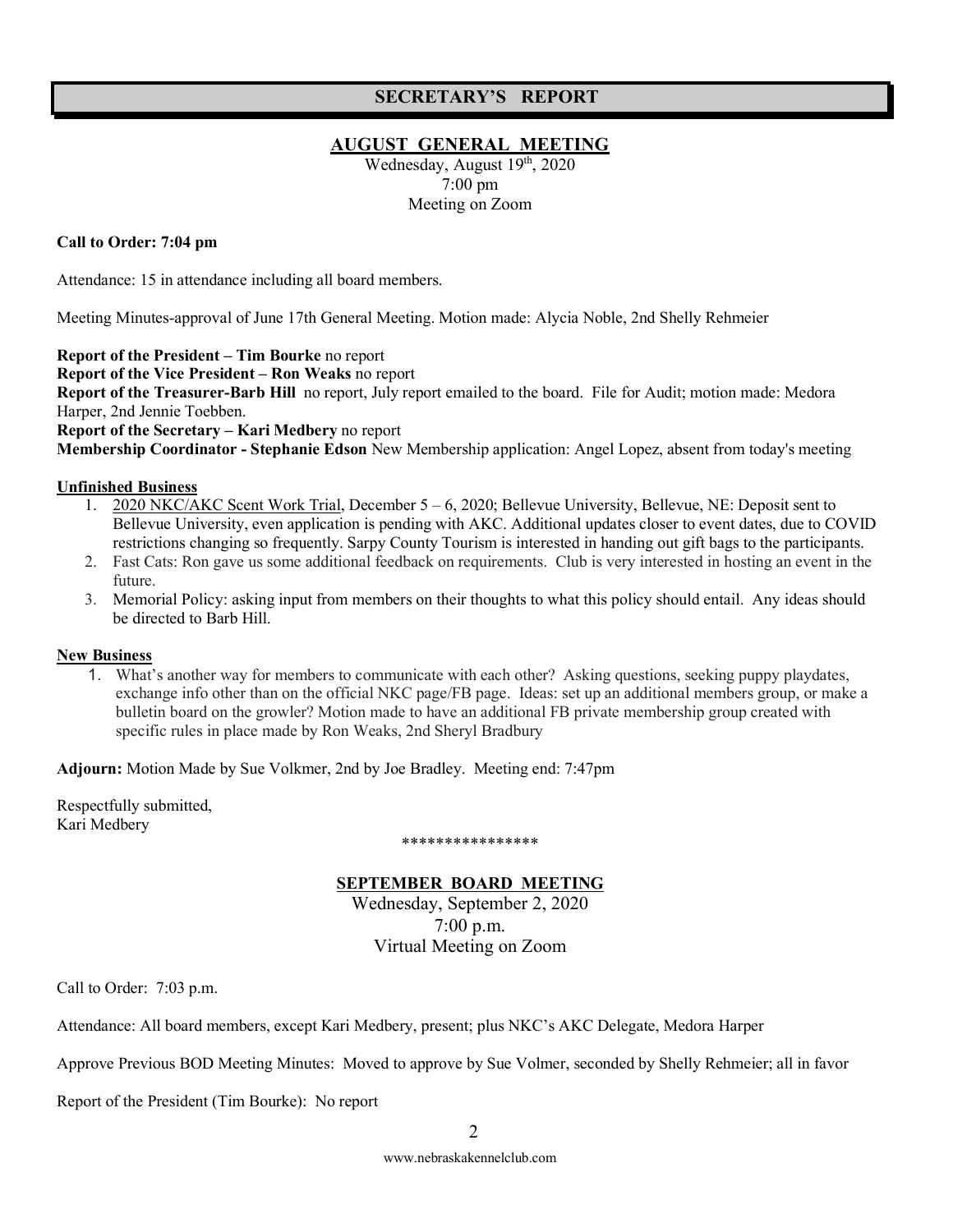Report of the Vice President (Ron Weaks): The plan for the general meeting is to have a show  $\&$  tell either this month or next month.

Report of the Secretary: No report/Absent Report of the Treasurer: Treasurer's August report was sent to the BOD. No change in income or expenses. Membership Coordinator (Stephanie Edson): No report

#### **Unfinished Business**

2020 NKC/AKC Scent Work Trial on December  $5<sup>th</sup>$  &  $6<sup>th</sup>$  – Presently scheduled to take place at Belevue University. Chairperson, Sue Volkmer will be contacting the University liaison to verify availability. Sue is also looking at other possible venue sites in Sarpy County.

2021 NKC/Platte Valley/AKC All Breed Conformation, Obedience, Rally, and Open Shows on May 22<sup>nd</sup> & 23<sup>rd</sup> at Lancaster Event Center in Lincoln, NE – Chairperson, Barbara Hill, reported on what Cornhusker Kennel Club (CKC) is doing for their show in October. We hope to use that show as a model. Barb is planning to meet with representatives from Platte Valley at the Cornhusker show one day to view how they are running the show in accordance with the COVID-19 guidelines. Barb also expressed some ideas about how to run our show next year which she will need to discuss with the Platte Valley reps. It was noted that CKC is charging a higher entry fee this year to cover Lancaster Event Center's additional charges for sanitation procedures.

2020 AKC National Tracking Invitational – cancelled for this year. Shelly Rehmeier, co-chairperson for this event is planning to meet again in the near future with the committee to make plans to have the event in 2021.

2021 AKC Scent Work Trials – Scheduled for July  $17<sup>th</sup>$  &  $18<sup>th</sup>$  and December  $11<sup>th</sup>$  &  $12<sup>th</sup>$ .

Fast Cat – This is a relatively new AKC event that the BOD is exploring. Ron Weaks has volunteered to be in charge of gathering more information and creating a budget. He has talked with some people from Iowa who are interested in helping NKC get this event started in the Omaha area. The BOD discussed whether or not this might be something to add to our Conformation event in May. The BOD came to an agreement that it would be best if it was a stand-alone event.

AKC September 15<sup>th</sup> Delegate Meeting – Medora Harper presented ten items that will be discussed at the upcoming delegates' meeting. The BOD read and discussed each item and gave Medora feedback on how she should vote.

NKC Facebook Group – At the August general meeting the members approved a Facebook Group for NKC members only. Joe Bradley stated that Facebook Groups require rules. Using examples provided by Facebook, Joe presented the BOD with a list of seven rules. The rules were read and discussed by the BOD. Norine Nieman moved to accept Joe's recommendation for the group rules, the motion was seconded by Shelly Rehmeier, and approved by the BOD. Joe Bradley will be the moderator. He will be sending all members, with e-mail addresses, an invitation to join the NKC Facebook Group.

#### **New Business**

Virtual NKC Event – The BOD is exploring ideas for something fun to do. Shelly Rehmeier is looking for ideas from club members.

2020 Holiday Party & 2021 Annual Awards Dinner –

Meeting Agendas – BOD discussed who is responsible for the agenda and that there should be different agendas for the BOD meeting and the general meeting.

Adjournment: Ron moved for adjournment, seconded by Joe. Meeting adjourned at 8:30 p.m.

Respectfully submitted, Norine Nieman, Acting Secretary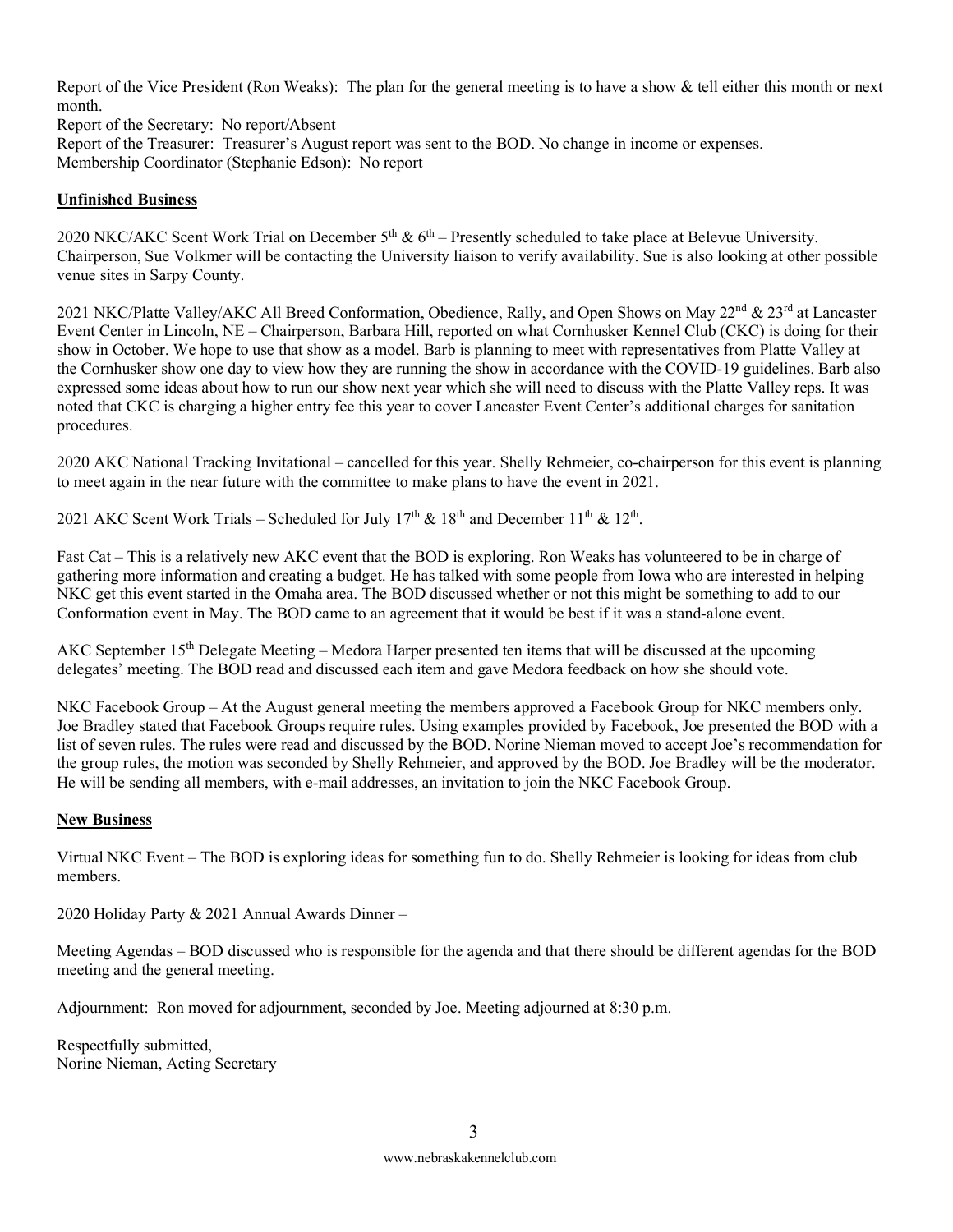## **TROPHY ROOM**



Dimar Tresta Black Pearl CD RI HT CGCA CGCU earned her Rally Advance Title on August 2nd at the Bellevue Dog Obedience Club trial.

------Brag from Dianne Krantz



August 14 thru 16, 2020 Dillon (CT Rush Lake's Diggin That Dillon RN SWE SCM SBM CGC TKN) got his AKC Master Scent Work Title under judges Johnnette Ulch and Sharon Dowell. The trial was held by the Bellevue Dog Obedience Club at Sunshine Obedience School in Council Bluffs, IA. Dillon had a great weekend with getting 2 Master Exterior and 3 Master Interior Level Legs which got him his Master Scent Work title. He also picked up 3 Buried Level

\*\*\*\*\*\*\*\*\*\*\*\*\*\*\*\*\*\*\*\*\*\*\*\*\*\*\*\*\*

legs towards Master Elite Points.

------Brag from Shelly Rehmeier



www.nebraskakennelclub.com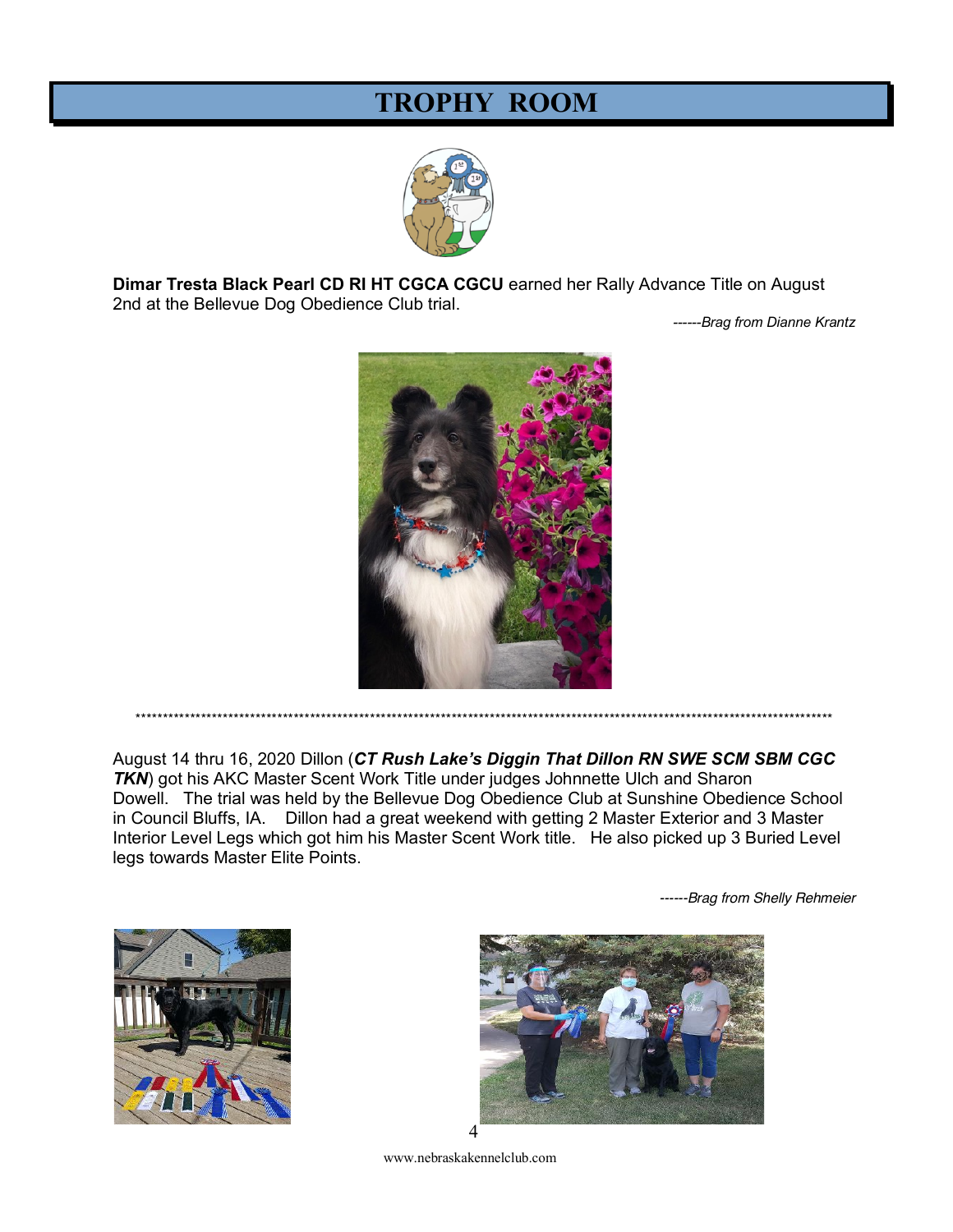### **NEWS & NOTES**

# **NKC Conformation Training Classes**

# **CANCELLED Until Further Notice**

# GROWLER ADVERTISING RATES

**NKC members:** *\$10.00 per 1/8th of a page, \$75.00 for a full page* 

**Non-members:** *\$15.00 per 1/8th of a page \$112.50 for a full page*

Copy cannot change between issues of the Growler*. All ads are subject to NKC Board approval. NKC Members: No charge to advertise the sale of used dog equipment*

# **CANCELLATION NOTICES**

Joe Bradley will be updating the NKC website on any cancellations. Also, cancellations will be in the **NKC Growlers Gazette**.

Updates and changes to NKC schedules are on the NKC Facebook page. To receive these please "Like" our page! https://www.facebook.com/NebraskaKennelClub



*---Submitted by Joe Bradley*

### **CONTACT THE GROWLER EDITOR**

- If you have something to contribute for the betterment of the dog fancy that you would like published in the **Growler, please contact the Growler Editor.**
- If you have a show win that you would like to brag about, information regarding an upcoming dog event, or poem, etc. to share with others, **please contact the Growler Editor**.
- ◆ If you are the Chair of an NKC committee and would like to inform the membership of the committee's activities, **please contact the Growler Editor.**
- If you have a photo of your dog to put in the **Growler**, **please contact the Growler Editor.**
- ◆ If you have something for the **Growler**, please contact the **Growler Editor**: **Sharon Bourke, 402-391-5069, or e-mail:** omahasb@aol.com